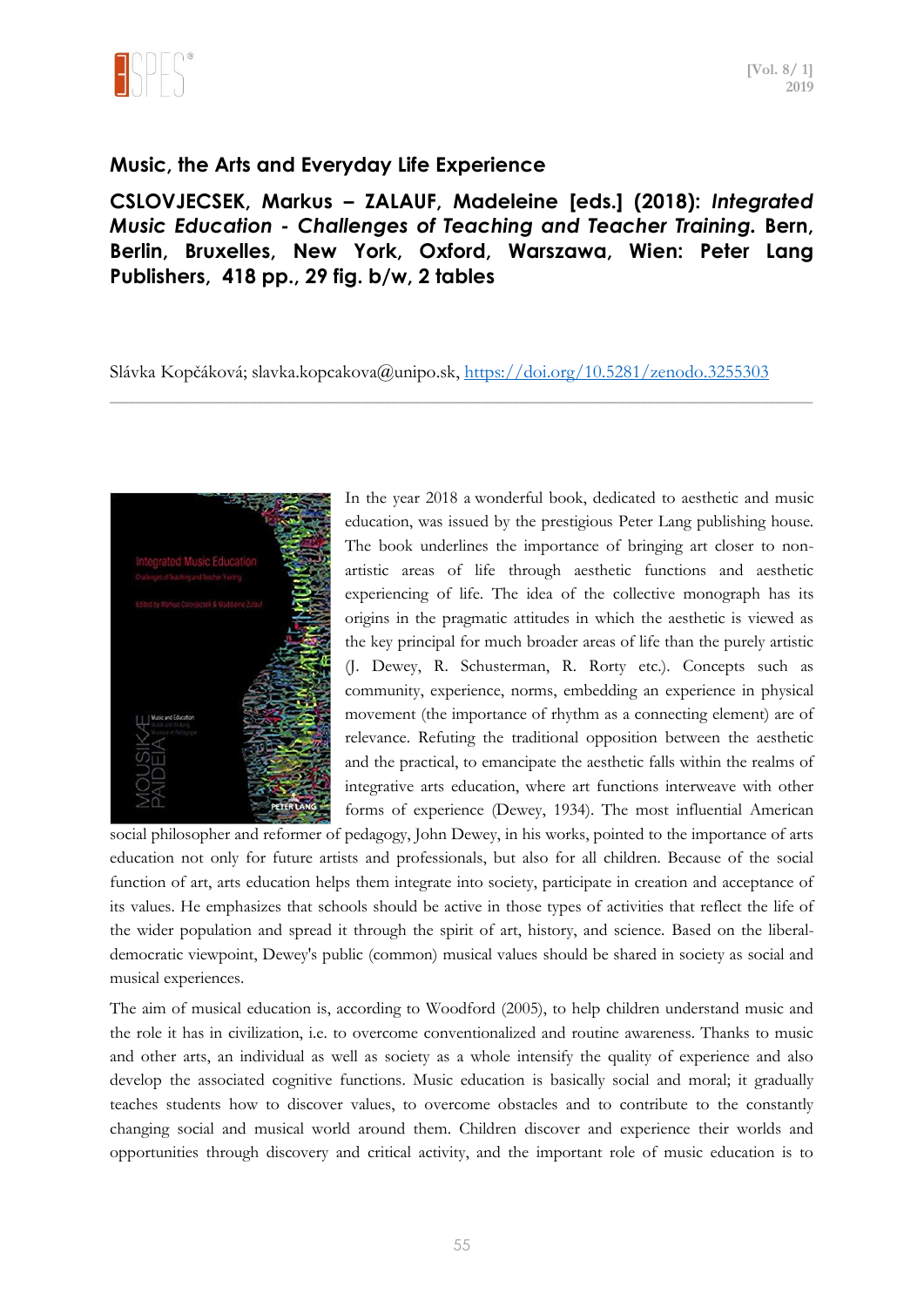broaden their social and cultural horizons acquired through the awareness of a wide variety of human musical experiences. These key ideas correspond with conception of the reviewed book.

Professor Marcus Cslovjecsek (Switzerland) works a member of the Institute for Secondary Education at the School of Education at the University of Applied Sciences and Arts Northwestern Switzerland (FHNW), sharing his experience and perspectives in many other schools and universities. As a researcher, author, coordinator and teacher, he is particularly interested in the development of an integrated perspective for music in schools. He coordinates the international network Practice and Research in Integrated Music Education (PRIME) and he is a leading personality in two important projects: European Music Portfolio (EMP): A Creative Way into Languages (2009-2012) and EMP – Maths: Sounding ways into Mathematics (2013-2016). As co-author and co-editor, together with Madeleine Zulauf, he has currently submitted the reviewed book, the collective monograph, Integrated Music Education – Challenges of Teaching and Teacher Training, to scholars as well as practitioners. The team of authors is composed of erudite specialists from Europe as well as overseas.

The book stems (mainly but not solely) from the scholarly contributions and activities of practitioners presented and carried out at the symposium Practice and Research in Integrated Music Education (PRIME), which was organised with the cooperation of FHNW and held in Solothurn (Switzerland) in 2008. The team of co-authors comprises notable experts on the given area of special interest from the United Kingdom (Jonathan Barnes, Diana Harris), Canada (Anne Lowe, Monique Richard, Colleen Richardson, Joan Russel, Kari Veblen), Germany (Anke Böttcher), Greece (Smaragda Chrysostomou), Switzerland (Marcus Cslovjecsek, Madeleine Zulauf, Hermann Gelzer, Peter Gentinetta, Rudolf Kűnzli, Helmut Messner, Dagmar Widorski), and The Netherlands (Frits Evelein, Ludwig Pesch). The book consists of six main chapters, in fact sixteen contributions as their subheadings, (a ' starting point' and five 'steps').

The opening chapter (Starting Point) serves to identify the principal challenges currently facing schools and teachers and allows the reader to comprehend how Integrated Music Education (IME) can help meet these challenges. The theoretical insight into philosophy of education, the links between music education and integration is also present there. The first chapter (Step 1; Approaching Integrated Music Education by Exploring Distant Horizons) states fundamental problems, ideas, and the main challenges for the current education environment. The authors consider music integration and existential forms of music outside school; they search for connections of the artistic world and music with the world of artistic project of artists.

The second chapter (Step 2; Encountering Integrated Music Education: Where School Meets Life) the authors precisely reflect on how to import into school life certain aspects that govern the artistic world, as well as certain modalities that are common in everyday life:  $\dot{\ }$  [b]eing musical is here, also, equated with being human' (Cslovjescek-Zulauf, p. 133). Initiative processes, perception, thinking, and discovering the world are the central concepts; the focus being on the individual and his involvement in classroom activities. The next main chapter (Step 3; Uncovering School Models in Integrated Music Education) focuses on the curricular aspects of integrative education, primarily on the development of competences, the acquisition of knowledge and skills. Veblen (p. 219) brings the message to the reader that  $\cdot$  integrated arts programmes and interdisciplinary curricula are sources of joyful and creative learning' . A crucial premise here is that ʽ learning in school should be helpful for dealing with real world challenges, complex issues and applied tasks' and the authors believe that 'acquiring unconnected knowledge and skill makes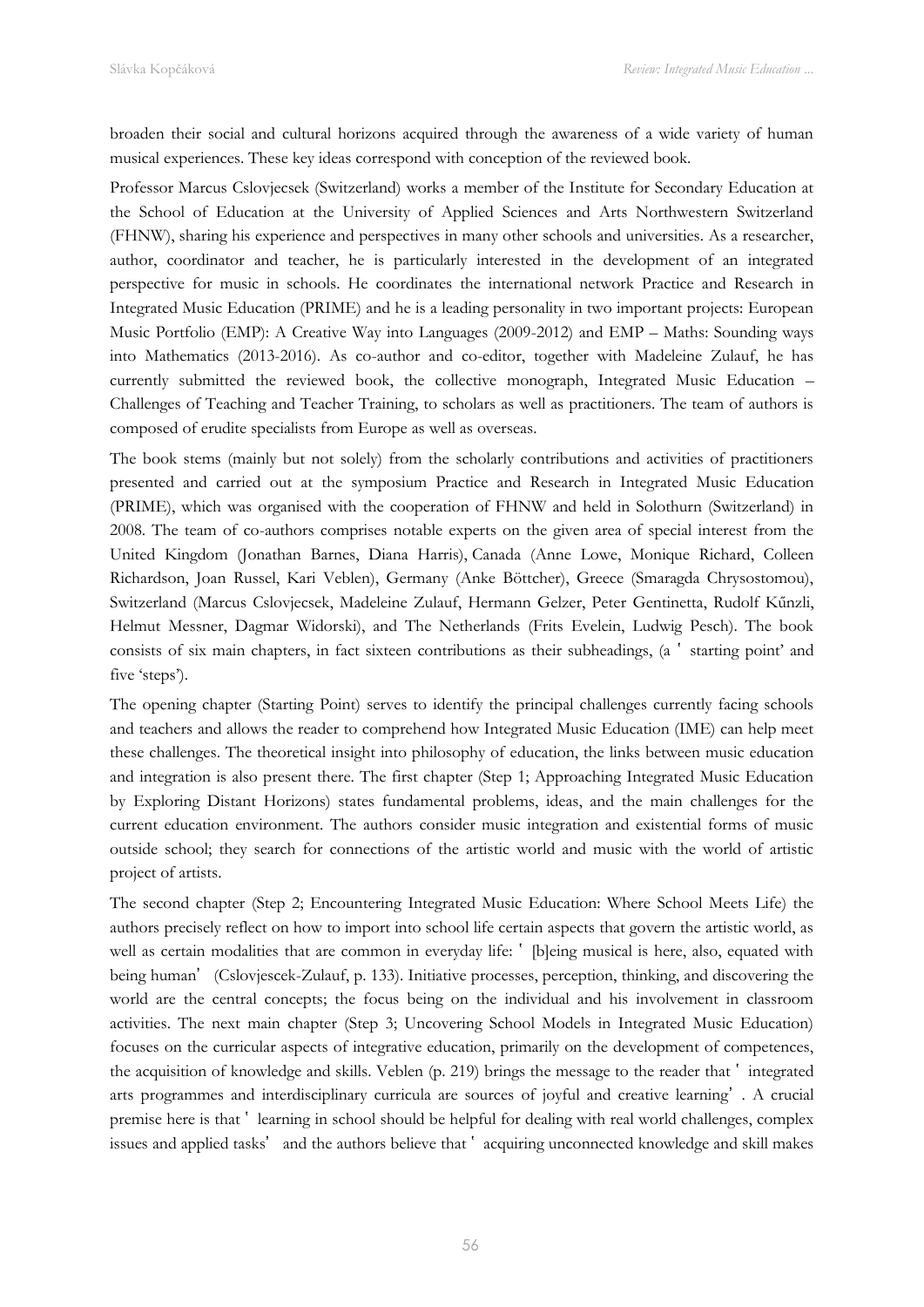

no sense and that knowledge integrations is an important aspect of education' (Cslovjescek-Zulauf, p. 193). How to place IME in the conventional school environment is another key issue.

The fourth main chapter (Step 4; Becoming Familiar with Integrated Music Education Activities in the Classroom) reflects everyday pedagogical practice. The authors propose precise descriptions of some teaching activities rooted mainly in workshops and teacher training courses, organised within the symposium. Activities are planned in logical steps: the origin of the activity, the target group, the type and age of the pupils, the environment and the material needs, the procedure, and other options for extending or modifying the activity. Pedagogical interventions also take into account the spontaneous reactions and contributions of pupils themselves. This chapter contains an editorial commentary on each activity, evaluating its quality in building meaning, bridges and windows into new worlds. They underline the main aspects of the activities: the presence and importance of live experience, targeting participation, attention, willingness and readiness of the participants to carry out the activity. The first important belief is that people are inherently musical. The second type of belief is that joyful experiencing of music as a social event may not necessarily be accompanied with formal musical skills.

The final main chapter (Step 5; Being Invited into the Minds of People Engaged in Integrative Music Education) scrutinizes thoroughly what personal teachers<sup>'</sup> ideas are concerning IME and how it is possible to help them develop knowledge and practices in this field, how to enrich teachers' conceptions of their practices. The focus is on the importance of teachers' professional development, roles and forms of communication, which are described and analyzed here on the basis of exchanging ideas between teachers and specialists. In the epilogue to the book (Lesson Taken From the Journey: Where Next), the editors summarize the constituents of IME and subsequent steps necessary to proceed in the development of disciplinary competencies, cultural competences and the personal development of learner. There are principles for continual teacher development marked out with emphasis on the importance of training courses and workshops in these processes. The leitmotiv of the monograph is empirical knowledge expressed as follows: ' [s]uccessful teachers in IME do not require enhanced specific musical competencies. But they need a range of competencies that go well beyond pure disciplinary competence. For instance, the authors guess that these teachers need to have a taste for pedagogical adventure or wish to draw on their own personal characteristics and artistic life.' (Cslovjescek-Zulauf, p. 407)

The monograph has a pleasing graphic layout and a logical, visually appealing division into sections. Each chapter of the book is presented through an introductory commentary, possibly (in Step 4) through the final analytical comments of the editors, too. Each of sixteen subchapters contains, at the end, extended German and French abstracts, which could be viewed as added value or of benefit to expanding the publication's potential circle of readers. This knowledgeable publication has the potential to inspire those who desire to create their own original style in integrating music or arts in a broader sense as the most natural part of human culture, into the knowledge of pupils. This wonderful book brings a lot of inspiration not only to aesthetic education, but also to Aesthetics as a science and those research areas that open up new windows for investigations related to transcendence of art, reflection on new artistic forms still awaiting aesthetic and philosophical reflection.